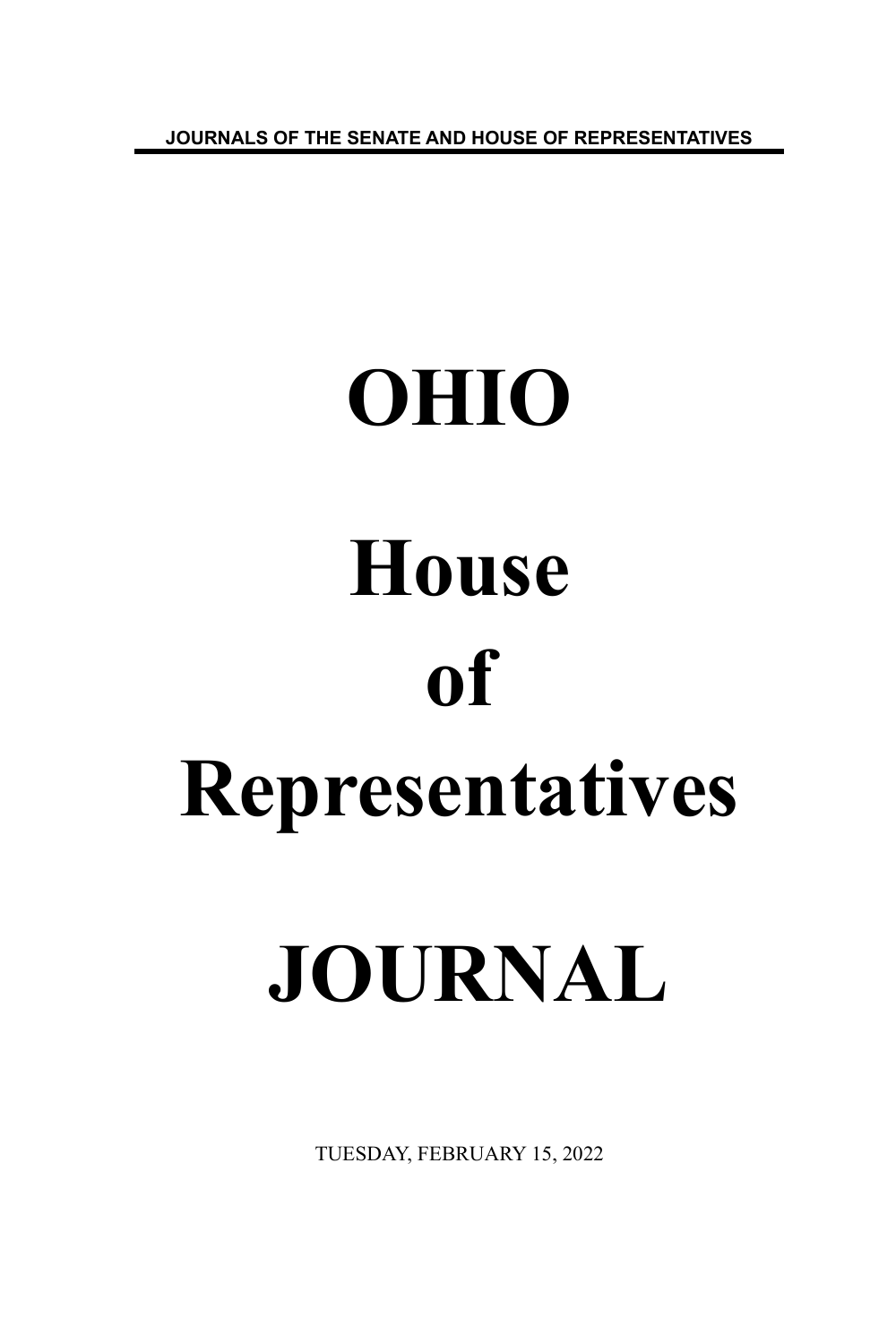# ONE HUNDRED TWENTY-SEVENTH DAY Hall of the House of Representatives, Columbus, Ohio **Tuesday, February 15, 2022, 9:00 o'clock a.m.**

The House met pursuant to adjournment.

The journal of the previous legislative day was read and approved.

### **INTRODUCTION OF BILLS**

The following bills were introduced:

**H. B. No. 569 -** Representatives Holmes, White.

To enact section 3333.421 of the Revised Code to authorize state institutions of higher education to establish Ohio Hidden Hero Scholarship Programs.

**H. B. No. 570 -** Representatives Miller, J., Sobecki.

Cosponsors: Representatives Galonski, Miranda, Miller, A., Lightbody, Troy, Crossman, Upchurch, Smith, M., Skindell, Humphrey, Denson, Weinstein, Blackshear, Sheehy, Russo, West, Jarrells.

To allow an income tax deduction for up to \$10,200 in unemployment benefits received in 2021.

**H. B. No. 571 -** Representatives Abrams, Hicks-Hudson. Cosponsors: Representatives Holmes, Carruthers, Jones, Miranda, Brown, Smith, K., Schmidt, Smith, M., Crossman, O'Brien, White, Humphrey, Miller, J., Carfagna, Lanese, Gross, Blackshear, Ray, Richardson, Troy.

To enact section 5.248 of the Revised Code to designate the month of April as "Sexual Assault Prevention Awareness Month."

**H. B. No. 572 -** Representatives Ginter, Carruthers.

Cosponsors: Representatives Seitz, Carfagna, Johnson, Troy, Young, T., Click, Lanese, Gross, Denson, Grendell.

To enact sections 173.57 and 5166.45 of the Revised Code to require the Departments of Aging and Medicaid to establish programs to provide payment to residential care facilities that have one or more residents who are Assisted Living waiver recipients or meet other criteria.

# **H. B. No. 573 -** Representatives Ray, Sweeney.

Cosponsors: Representatives Denson, Lightbody, Young, T., Lampton, Baldridge, White, Carfagna, Fowler Arthur, Brent, Schmidt, Humphrey, Seitz, Smith, K., Blackshear, Swearingen.

To enact section 5.2316 of the Revised Code to designate January 25th as "National Poll Worker Recruitment Day."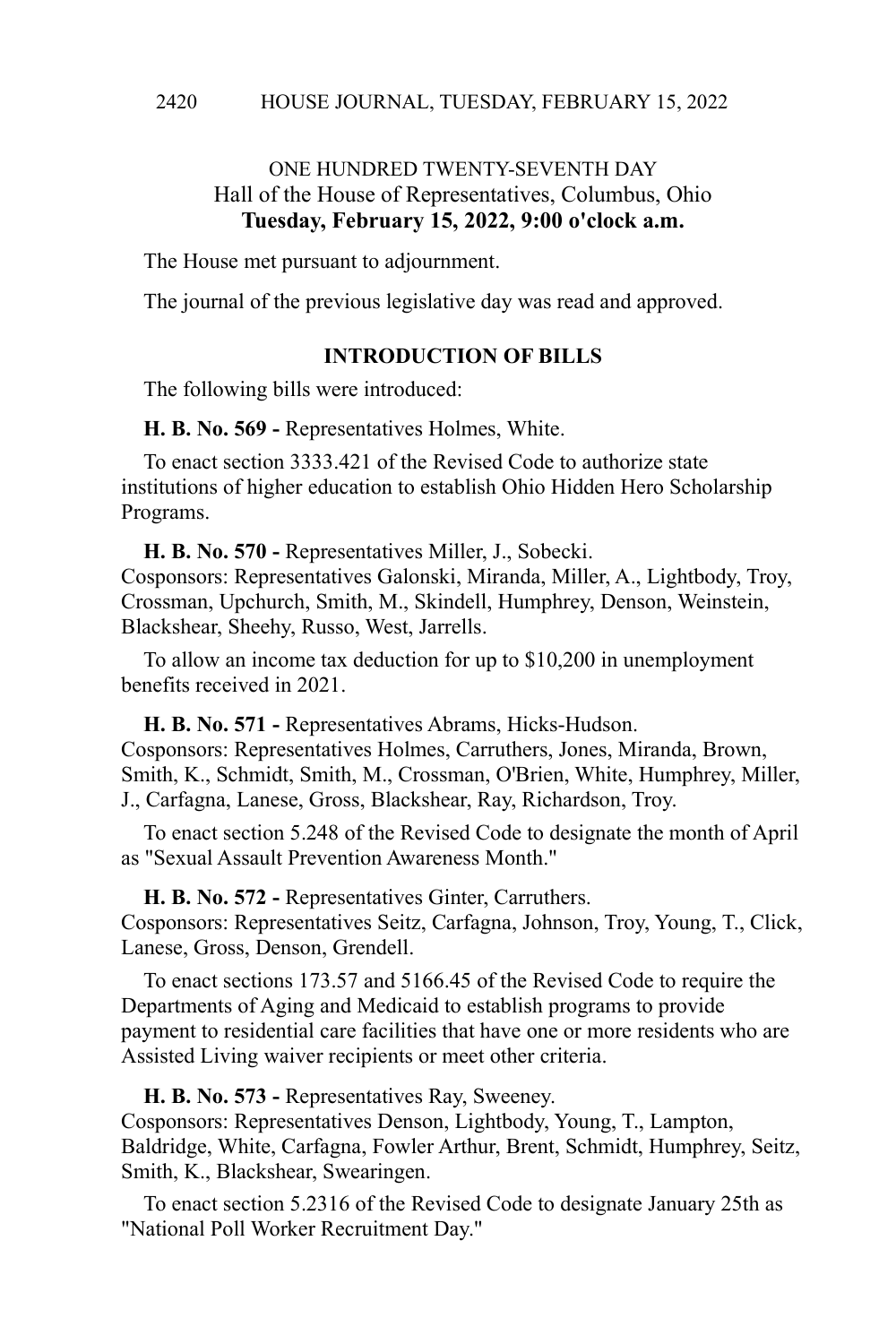**H. B. No. 574 -** Representatives Seitz, Boggs.

Cosponsors: Representatives Miller, J., Hillyer, Schmidt, Smith, M., Leland, Russo.

To amend section 4301.20 of the Revised Code to revise the law governing the sale or furnishing of beer and intoxicating liquor at certain events held at a private residence without a permit.

Said bills were considered the first time.

## **REPORTS OF STANDING AND SELECT COMMITTEES AND BILLS FOR SECOND CONSIDERATION**

Representative Kelly submitted the following report:

The standing committee on State and Local Government to which was referred **H. B. No. 405**-Representatives Stewart, Johnson, having had the same under consideration, reports it back as a substitute bill and recommends its passage.

RE: CLARIFY APPOINTING AUTHORITY - BOARDS OF COUNTY HOSPITAL TRUSTEES

SCOTT WIGGAM MARILYN S. JOHN BRIGID KELLY JAMIE CALLENDER LATYNA M. HUMPHREY MICHAEL J. SKINDELL LISA A. SOBECKI BRIAN STEWART SHANE WILKIN

BILL DEAN SARAH FOWLER ARTHUR

The report was agreed to.

The bill was ordered to be engrossed and placed on the calendar.

Representative Russo reported for the Rules and Reference committee recommending that the following House Bills and Senate Bills be considered for the second time and referred to the following committees for consideration:

**H. B. No. 508** - Representatives West and Creech REGARDING THE ALLOCATION OF PARENTAL RIGHTS AND RESPONSIBILITIES TO GRANT EQUAL TIME AND RESPONSIBILITY FOR A CHILD.

To the committee on Civil Justice

**H. B. No. 510** - Representatives Fraizer and Ray TO ALLOW THE ATTORNEY GENERAL TO DEBAR A STATE VENDOR. To the committee on Civil Justice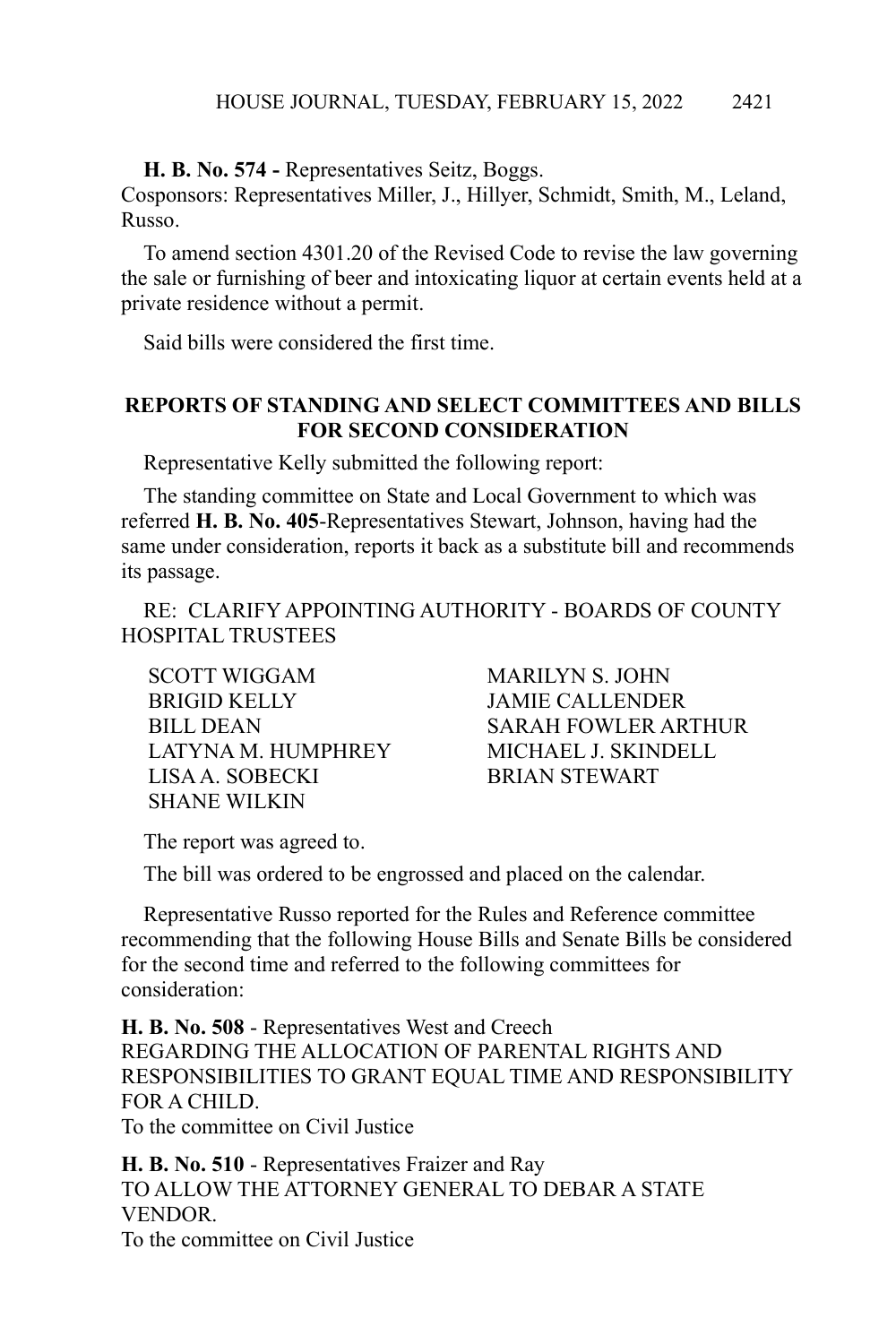**H. B. No. 533** - Representatives Crossman and Hicks-Hudson REGARDING FILING FALSE OR FRAUDULENT CLAIMS WITH THE STATE AND DEFRAUDING THE STATE OF MONEY OR PROPERTY. To the committee on Civil Justice

**H. B. No. 534** - Representatives Crossman and Hicks-Hudson TO REQUIRE THE DEBARMENT OF A STATE VENDOR WHO ENGAGES IN CORRUPT ACTIVITY, TO SPECIFY THE DURATION OF A DEBARMENT, AND TO LIMIT WHICH DEBARMENTS MAY BE RESCINDED.

To the committee on Civil Justice

**H. B. No. 537** - Representative Abrams TO DESIGNATE FEBRUARY 12 AS "CHOLANGIOCARCINOMA AWARENESS DAY." To the committee on Health

**H. B. No. 538** - Representatives Koehler and Kelly TO PROVIDE TEMPORARY AUTHORITY, EXPIRING JULY 1, 2022, FOR MEMBERS OF A PUBLIC BODY TO MEET BY MEANS OF TELECONFERENCE OR VIDEO CONFERENCE, AND TO DECLARE AN EMERGENCY. To the committee on Government Oversight

**H. B. No. 539** - Representatives Kelly and Ghanbari TO REQUIRE THE STATE RETIREMENT SYSTEMS TO PUBLICLY BROADCAST BOARD MEETINGS. To the committee on Insurance

**H. B. No. 540** - Representatives Kelly and Ghanbari TO REQUIRE THE STATE RETIREMENT SYSTEM BOARDS TO DISCLOSE CERTAIN FINANCIAL INFORMATION REGARDING ALTERNATIVE INVESTMENTS. To the committee on Insurance

**H. B. No. 541** - Representatives Kelly and Ghanbari REGARDING THE PROHIBITION AGAINST THE STATE RETIREMENT SYSTEMS DOING BUSINESS WITH A FORMER STATE RETIREMENT SYSTEM EMPLOYEE, OFFICER, OR BOARD MEMBER. To the committee on Insurance

**H. B. No. 542** - Representatives Roemer and Sobecki TO MAKE CHANGES TO THE LAW GOVERNING THE REGULATION OF COSMETOLOGISTS AND BARBERS. To the committee on Commerce and Labor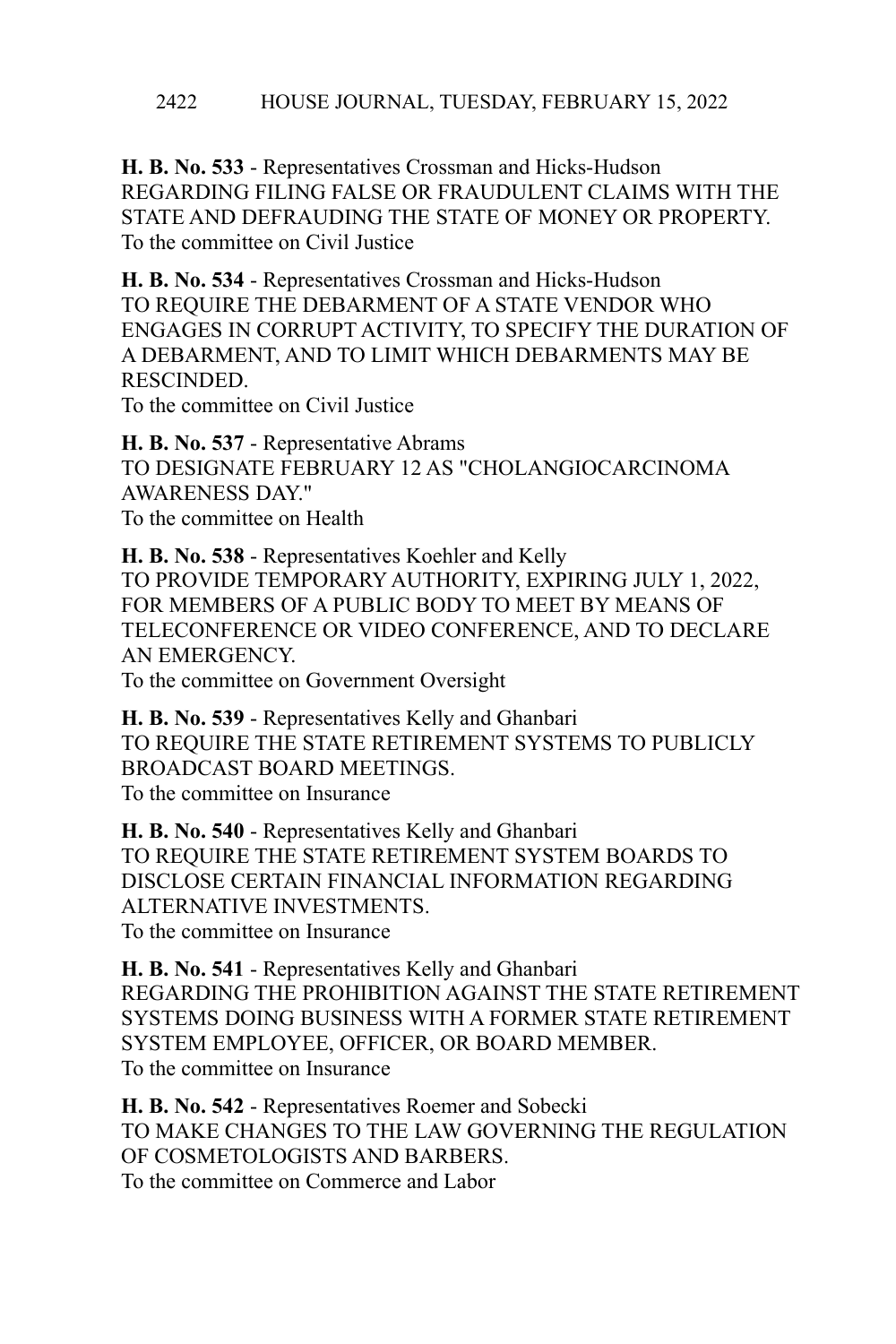**H. B. No. 543** - Representative Ginter

TO RENAME THE "MELVIN E. NEWLIN MEMORIAL HIGHWAY" IN COLUMBIANA COUNTY AS THE "PFC MELVIN E. NEWLIN, MEDAL OF HONOR RECIPIENT, MEMORIAL HIGHWAY." To the committee on Transportation and Public Safety

**H. B. No. 544** - Representatives Sobecki and West TO DELAY THE 2022 PRIMARY ELECTION TO JUNE 7 AND TO DECLARE AN EMERGENCY. To the committee on Government Oversight

**H. B. No. 545** - Representatives Abrams and Baldridge TO GENERALLY ALLOW FOR PRIVILEGED TESTIMONIAL COMMUNICATIONS BETWEEN A PEER SUPPORT TEAM MEMBER AND AN INDIVIDUAL RECEIVING PEER SUPPORT SERVICES OR ADVICE FROM THE TEAM MEMBER. To the committee on Civil Justice

**H. B. No. 546** - Representative Grendell TO ALLOW LOCAL GOVERNMENTS TO ESTABLISH INVESTMENT FUNDS AND USE INTEREST EARNINGS TO REDUCE TAXES AND SPECIAL ASSESSMENTS ON SENIOR CITIZEN HOMESTEADS. To the committee on Ways and Means

**H. B. No. 547** - Representative Patton TO PROHIBIT A MUNICIPAL CORPORATION OR TOWNSHIP THAT DOES NOT OPERATE EITHER A FIRE DEPARTMENT OR AN EMERGENCY MEDICAL SERVICES ORGANIZATION FROM UTILIZING TRAFFIC LAW PHOTO-MONITORING DEVICES. To the committee on Transportation and Public Safety

**H. B. No. 548** - Representative Patton TO PROHIBIT A LOCAL AUTHORITY WITH A POPULATION OF 200 OR FEWER FROM UTILIZING TRAFFIC LAW PHOTO-MONITORING DEVICES.

To the committee on Transportation and Public Safety

**H. B. No. 549** - Representative Patton TO PROHIBIT A LOCAL AUTHORITY, IN ANY YEAR, FROM ISSUING A TOTAL NUMBER OF TRAFFIC TICKETS BASED ON THE USE OF TRAFFIC LAW PHOTO-MONITORING DEVICES THAT EXCEEDS TWO TIMES THE POPULATION OF THE LOCAL AUTHORITY. To the committee on Transportation and Public Safety

**H. B. No. 550** - Representative Patton TO PROHIBIT A LOCAL AUTHORITY FROM DERIVING MORE THAN 30 PER CENT OF THE TOTAL ANNUAL REVENUE OF THE LOCAL AUTHORITY FROM THE ISSUANCE OF TICKETS FOR TRAFFIC LAW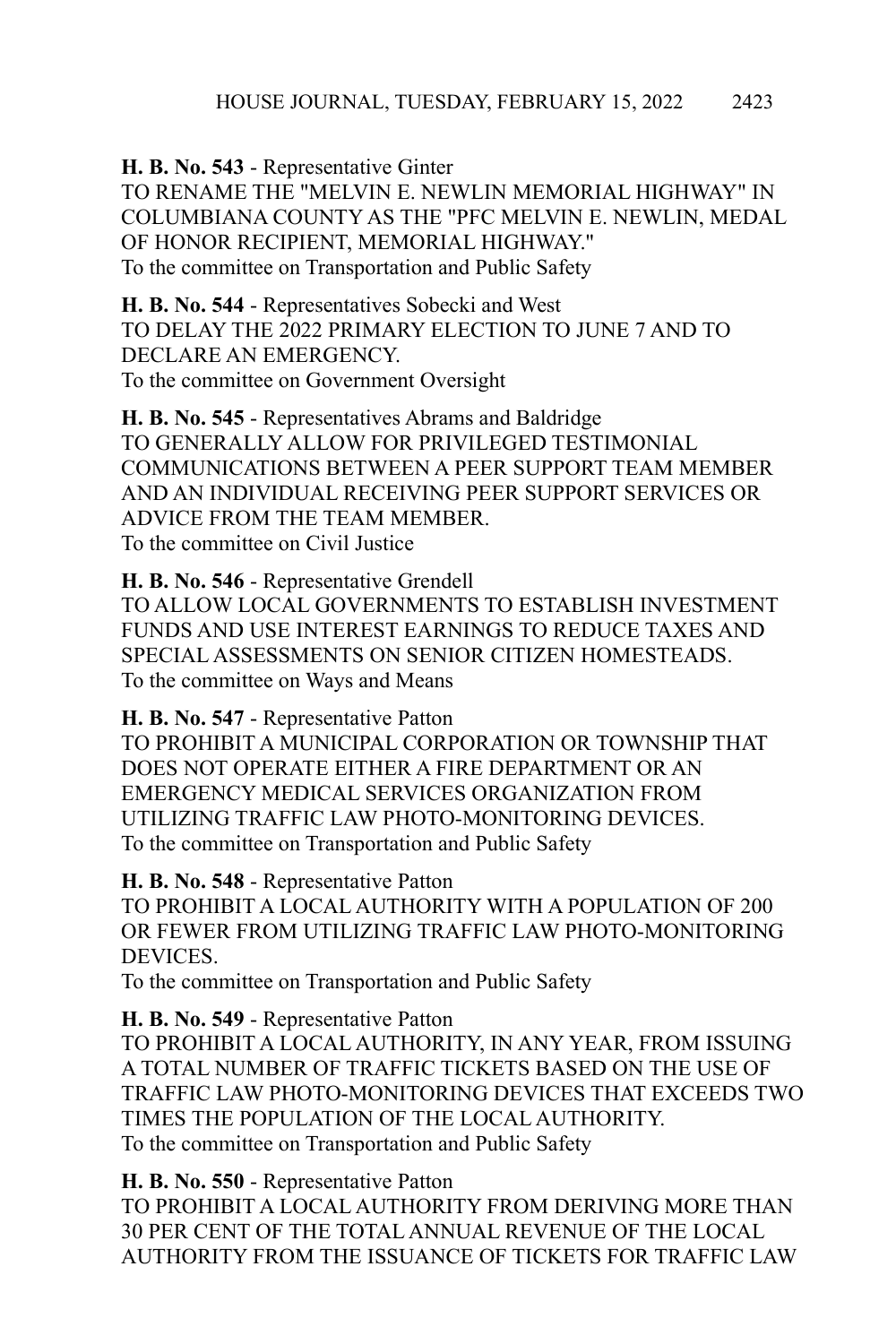#### HOUSE JOURNAL, TUESDAY, FEBRUARY 15, 2022 2424

VIOLATIONS BASED ON EVIDENCE RECORDED BY TRAFFIC LAW PHOTO-MONITORING DEVICES.

To the committee on Transportation and Public Safety

**H. B. No. 551** - Representative Patton

TO REQUIRE 80 PER CENT OF ALL REVENUE FROM A TRAFFIC CAMERA TICKET BE USED FOR LAW ENFORCEMENT EXPENSES. To the committee on Transportation and Public Safety

**H. B. No. 552** - Representative Patton TO PROHIBIT PLACEMENT OF A TRAFFIC CAMERA WITHIN ONE-HALF MILE OF AN INTERSTATE HIGHWAY ENTRANCE. To the committee on Transportation and Public Safety

**H. B. No. 553** - Representative Patton

TO PROHIBIT A LOCAL AUTHORITY, LOCATED IN A COUNTY WITH A POPULATION OF ONE MILLION OR MORE, FROM USING TRAFFIC CAMERAS TO ENFORCE TRAFFIC VIOLATIONS ON INTERSTATE **HIGHWAYS** 

To the committee on Transportation and Public Safety

**H. B. No. 554** - Representatives Lightbody and Bird TO REQUIRE THE STATE BOARD OF EDUCATION TO ISSUE TEMPORARY EDUCATOR LICENSES TO APPLICANTS WITH EXPIRED PROFESSIONAL TEACHER'S CERTIFICATES AND PROFESSIONAL EDUCATOR LICENSES. To the committee on Primary and Secondary Education

**H. B. No. 555** - Representative Ray TO DESIGNATE A PORTION OF U.S. ROUTE 42 IN MEDINA COUNTY AS THE "CAPTAIN 'SMOKEY' CARL EDWARD SUMMERS MEMORIAL HIGHWAY." To the committee on Transportation and Public Safety

**H. B. No. 556** - Representative Swearingen TO AMEND THE NONPROFIT CORPORATION LAW. To the committee on Civil Justice

**H. B. No. 557** - Representatives Blackshear and Smith, K. TO CREATE THE "PAUL LAURENCE DUNBAR" LICENSE PLATE. To the committee on Transportation and Public Safety

**H. B. No. 558** - Representatives Roemer and Jordan TO MODIFY THE LAWS GOVERNING THE DRUG REPOSITORY PROGRAM FOR DONATED PRESCRIPTION DRUGS. To the committee on Health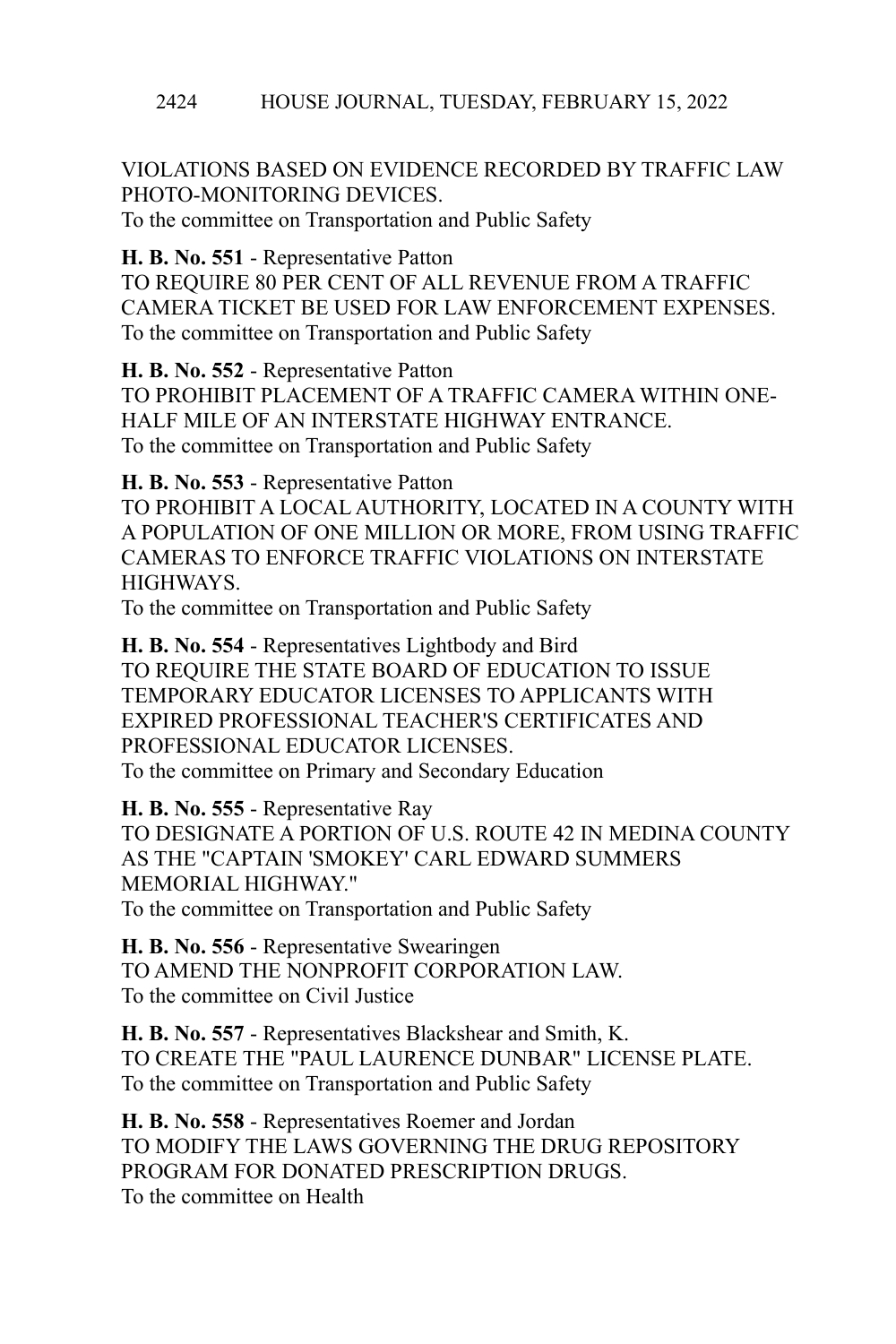**H. B. No. 559** - Representative Hicks-Hudson

TO GRANT THE HOUSING DIVISION OF THE TOLEDO MUNICIPAL COURT JURISDICTION IN ANY REVIEW OR APPEAL OF A FINAL ORDER OF AN ADMINISTRATIVE BODY THAT RELATES TO A LOCAL BUILDING, HEALTH, OR SAFETY CODE AND CONCURRENT JURISDICTION WITH THE COURT OF COMMON PLEAS IN CRIMINAL CASES RELATED TO ENVIRONMENTAL POLLUTION. To the committee on Civil Justice

**H. B. No. 560** - Representatives Hoops and Pavliga TO AUTHORIZE A NONREFUNDABLE TAX CREDIT FOR THE CONSTRUCTION OR REHABILITATION OF AFFORDABLE RENTAL HOUSING.

To the committee on Families, Aging, and Human Services

**H. B. No. 561** - Representatives Richardson and Jarrells TO DESIGNATE JANUARY 11TH AS "HUMAN TRAFFICKING AWARENESS DAY." To the committee on State and Local Government

**H. B. No. 562** - Representatives Hicks-Hudson and Miranda REGARDING ADJUSTMENTS BY THE STATE TEACHERS RETIREMENT BOARD TO THE COST-OF-LIVING ADJUSTMENT. To the committee on Insurance

**H. B. No. 563** - Representatives Fowler Arthur and Ferguson TO LIMIT LOCAL REGULATION OF SHORT-TERM RENTAL PROPERTY.

To the committee on State and Local Government

**H. B. No. 564** - Representative Koehler TO TEMPORARILY EXPAND THE CATEGORY OF TOWNSHIP EMPLOYEES WHO ARE CONSIDERED PART TIME FOR PURPOSES OF HEALTH COVERAGE AND TO DECLARE AN EMERGENCY. To the committee on State and Local Government

**H. B. No. 565** - Representatives Sobecki and Hicks-Hudson TO ADD FIVE STUDENTS AS NONVOTING MEMBERS TO THE STATE BOARD OF EDUCATION. To the committee on Primary and Secondary Education

**H. B. No. 566** - Representatives Blackshear and White TO REQUIRE OWNERS OF VACANT PROPERTY TO FILE CONTACT INFORMATION WITH THE COUNTY AUDITOR. To the committee on State and Local Government

**H. B. No. 567** - Representatives Stewart and Brown TO GENERALLY REQUIRE THE CLERK OF THE COURT OF COMMON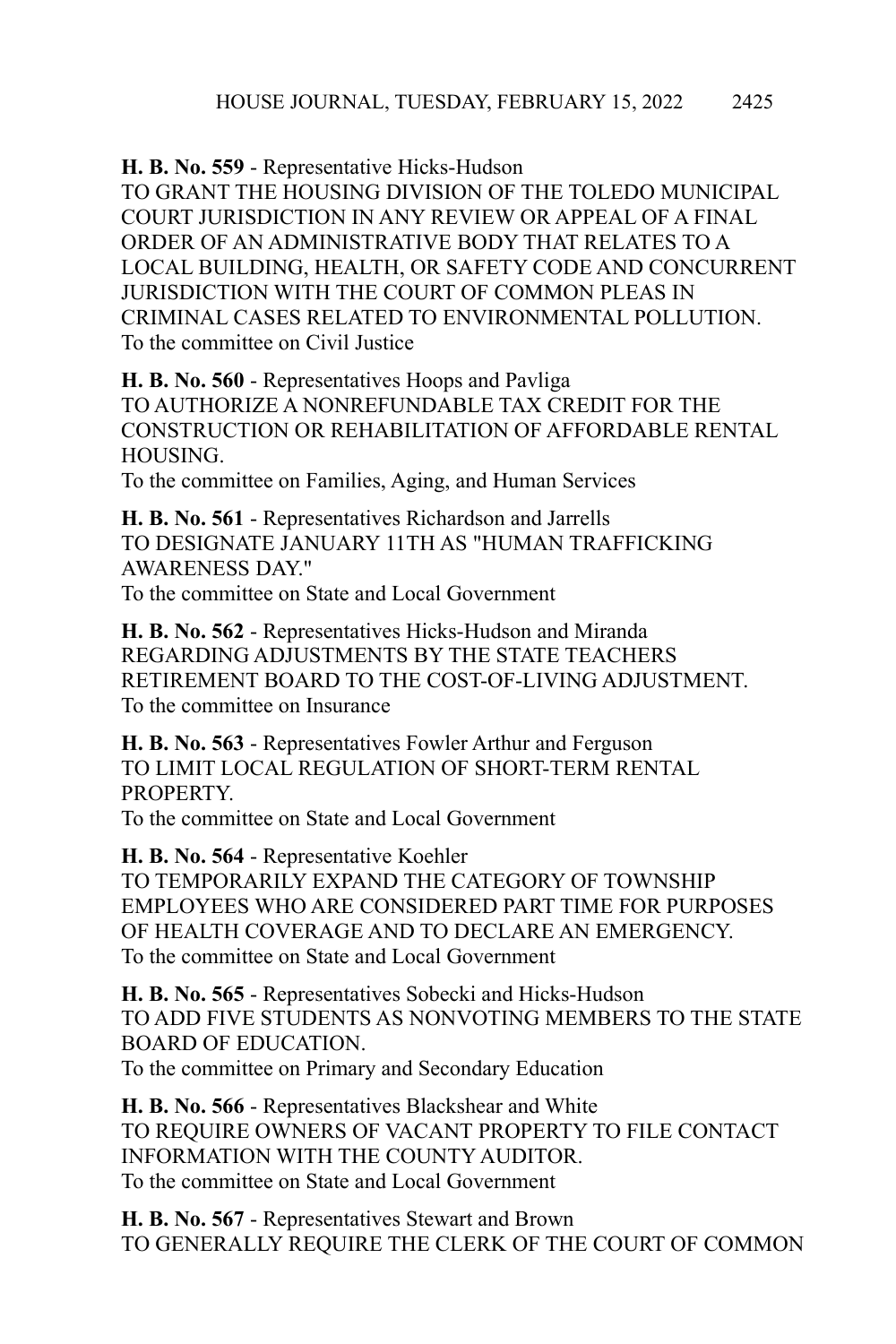PLEAS TO MAKE AVAILABLE THE COURT'S GENERAL DOCKET, INCLUDING DOCUMENTS ON EACH CASE FILE, ON THE CLERK OF COURT'S WEB SITE.

To the committee on Civil Justice

**H. B. No. 568** - Representatives Fraizer and Merrin TO MAKE CHANGES TO THE UNEMPLOYMENT COMPENSATION LAW AND TO MAKE AN APPROPRIATION. To the committee on Finance

**Sub. S. B. No. 61** - Senators Blessing and Antonio REGARDING CONDOMINIUMS AND PLANNED COMMUNITY **PROPERTIES** To the committee on Civil Justice

**Am. S. B. No. 236** - Senators Wilson and Lang TO ENABLE INSURERS USING AN ONLINE PLATFORM TO AUTOMATICALLY ENROLL PURCHASERS IN DIGITAL COMMUNICATIONS. To the committee on Technology and Innovation

**Am. S. B. No. 241** - Senators Cirino and Rulli TO EXPAND THE AGRICULTURAL LINKED DEPOSIT PROGRAM AND THE TYPES OF OBLIGATIONS IN WHICH THE TREASURER OF STATE MAY INVEST INTERIM FUNDS, AND TO DECLARE AN **EMERGENCY** 

To the committee on Financial Institutions

**Sub. S. B. No. 256** - Senator Wilson TO AMEND THE LAW RELATED TO TRAVEL INSURANCE. To the committee on Insurance

| ROBERT R. CUPP          | <b>TIMOTHY E. GINTER</b> |
|-------------------------|--------------------------|
| <b>C. ALLISON RUSSO</b> | CINDY ABRAMS             |
| RICK CARFAGNA           | <b>DON JONES</b>         |
| JESSICA E. MIRANDA      | <b>SCOTT OELSLAGER</b>   |
| PHIL PLUMMER            | BILL SEITZ               |
| <b>THOMAS WEST</b>      |                          |

Representative Abrams moved that the House and Constitutional Rules requiring bills to be considered by each house on three different days be suspended as to the second consideration of all House Bills and Senate Bills contained in the report of the committee on Rules and Reference.

The motion was agreed to without objection.

The report was agreed to.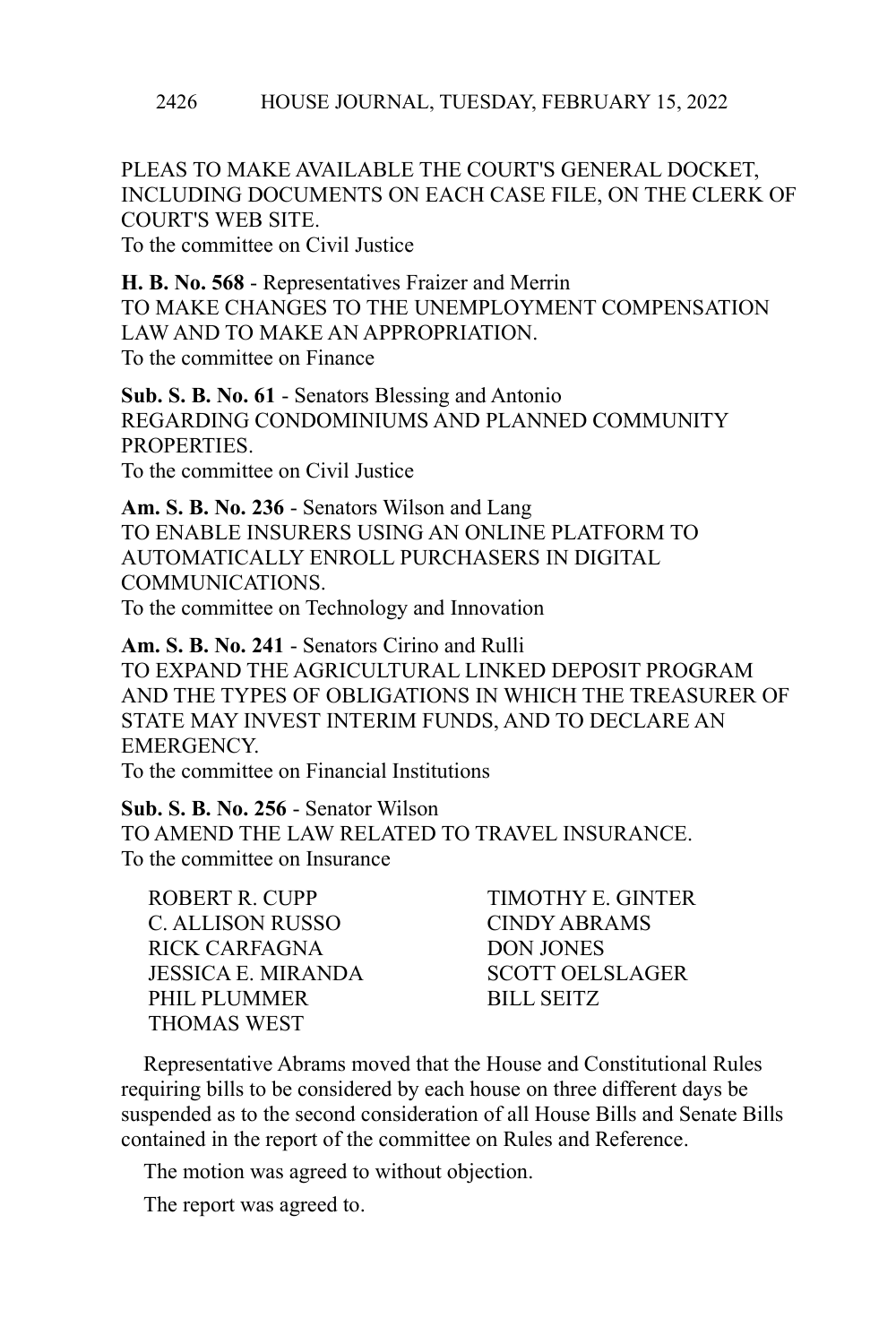Said House Bills and Senate Bills were considered the second time and referred as recommended.

### **MOTIONS AND RESOLUTIONS**

 Representative Russo reported for the Rules and Reference committee recommending that the following House Concurrent Resolution be introduced and referred to the following committee for consideration:

**H. C. R. No. 42** - Representatives Sheehy and Miller, A. TO EXPRESS SUPPORT FOR THE "AMTRAK CONNECTS US" PLAN AND TO URGE CONGRESS TO FACILITATE AND FUND THE PLAN. To the committee on Transportation and Public Safety

> /s/ ROBERT R. CUPP Robert R. Cupp, Chair

Representative Abrams moved that the Rules and Reference committee report on resolutions be agreed to and that the House Concurrent Resolution contained therein be introduced and referred as recommended.

The motion was agreed to.

Said House Concurrent Resolution was introduced and referred as recommended.

Representative Russo reported for the Rules and Reference committee recommending that the following resolution be read by title only and approved:

#### **H. R. No. 185** - **Representative Powell**

Honoring Jianna Nichols on placing first at the 2021 Invention Convention U.S. Nationals.

> /s/ROBERT R. CUPP Robert R. Cupp, Chair

Representative Abrams moved that the Rules and Reference committee report on resolutions be agreed to and that the resolution contained therein be approved.

The motion was agreed to.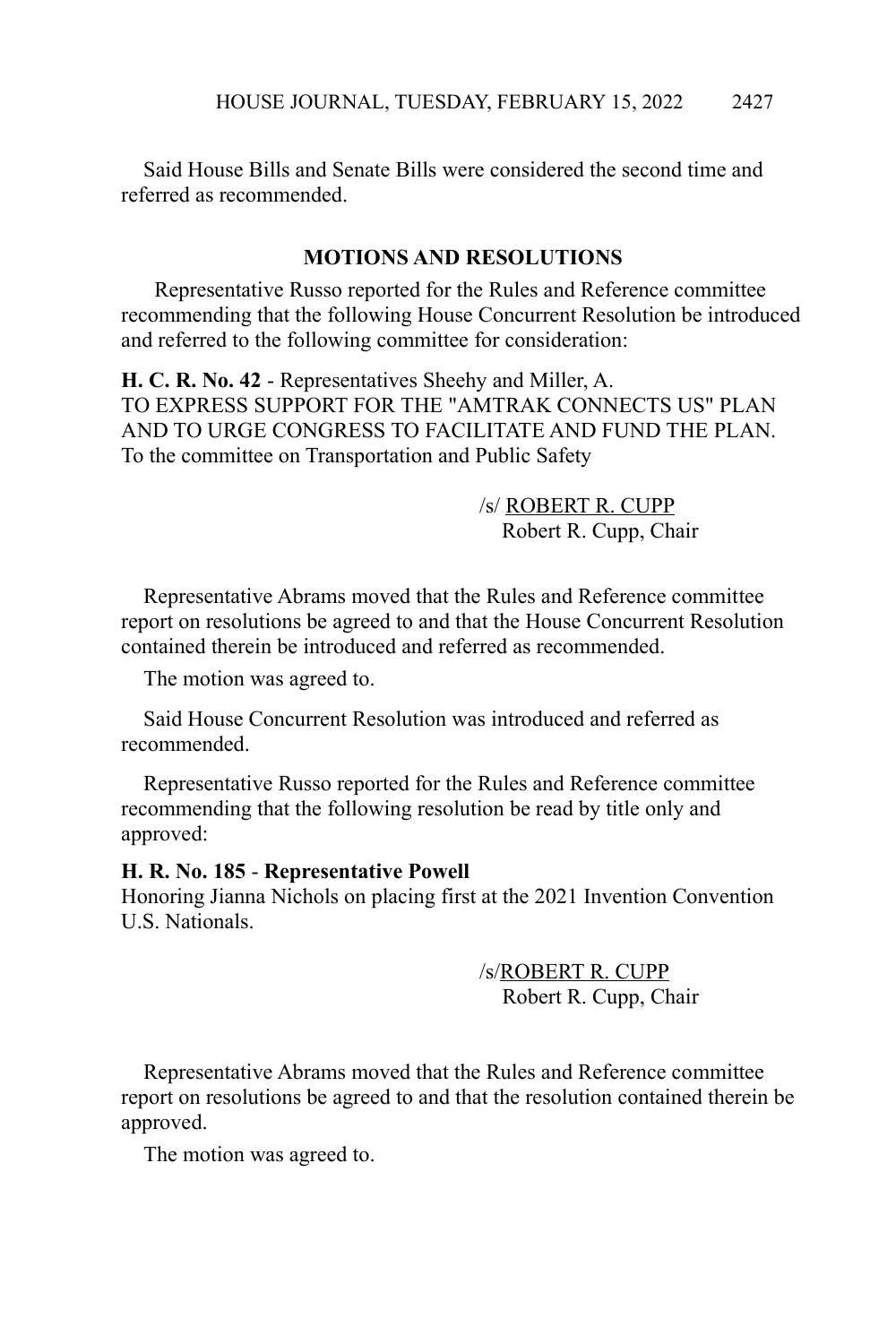Message from the Senate

Mr. Speaker:

I am directed to inform the House of Representatives that the Senate has concurred in the House amendments to:

**Am. Sub. S. B. No. 105** - Senators Sykes, Schuring – et al.

Attest: Vincent L. Keeran, Clerk.

Message from the Senate

Mr. Speaker:

I am directed to inform the House of Representatives that the Senate has passed the following bills in which the concurrence of the House is requested:

**Sub. S. B. No. 53** - Senator Manning Cosponsors: Senators Cirino, Reineke, Thomas, Yuko

To amend section 3513.04 of the Revised Code to allow a primary candidate to become a candidate at the general election by being appointed to fill a ballot vacancy under certain circumstances.

#### **Sub. S. B. No. 112** - Senator Dolan

Cosponsors: Senators Antonio, Cirino, Craig, Fedor, Hackett, Reineke, Schuring, Thomas, Wilson, Yuko

To amend sections 317.32, 319.48, 319.54, 321.261, 321.263, 321.343, 323.25, 323.26, 323.28, 323.31, 323.33, 323.65, 323.66, 323.67, 323.69, 323.691, 323.70, 323.71, 323.72, 323.73, 323.75, 323.76, 323.77, 323.79, 505.86, 715.261, 721.28, 1721.10, 1724.02, 1724.11, 3737.87, 3745.11, 5709.12, 5721.01, 5721.02, 5721.03, 5721.04, 5721.06, 5721.13, 5721.17, 5721.18, 5721.19, 5721.192, 5721.20, 5721.25, 5721.26, 5721.30, 5721.32, 5721.33, 5721.37, 5722.01, 5722.02, 5722.03, 5722.031, 5722.04, 5722.05, 5722.06, 5722.07, 5722.08, 5722.10, 5722.11, 5722.14, 5722.15, 5722.21, 5723.01, 5723.03, 5723.04, 5723.05, 5723.06, 5723.10, 5723.13, 5723.18, and 5739.02; to enact sections 5721.182, 5721.183, 5722.111, and 5723.20; and to repeal sections 323.74, 5721.14, 5721.15, 5721.16, 5722.09, and 5722.13 of the Revised Code to make changes to the law relating to tax foreclosures and county land reutilization corporations.

### **S. B. No. 168** - Senator Hoagland

Cosponsors: Senators Hackett, Antani, Brenner, Cirino, Johnson, McColley, O'Brien, Schaffer, Wilson